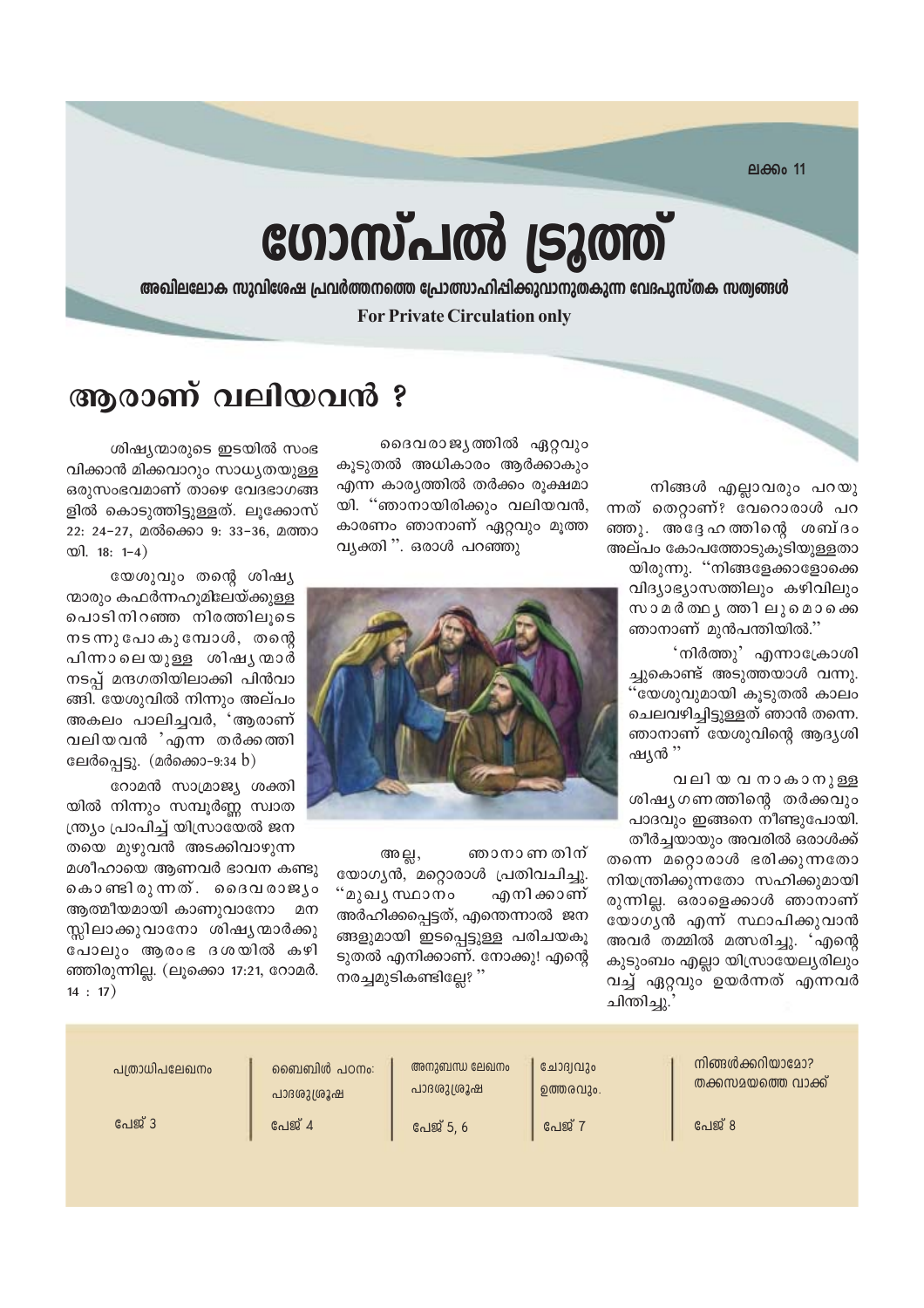## வைவிൾ

 $\sim$  anong  $\sim$  of  $\sim$  and  $\sim$   $\sim$   $\sim$ 

ദൈവവചനം 2 തിമൊ. 3: 16-17, 2 പത്രൊ. 1: 20, 21, മത്തായി 24: 35

സ്നേഹബന്ധം മത്തായി 22: 37-40, യോഹ. 14: 21-23, 1 0000 0.4: 7-11

മാനസാന്തരം അപ്പൊ. 3: 19, 17: 30, 2 കൊരി. 7:10

പുതുജനനം യോഹ. 3: 3-7, 2 കൊരി. 5: 17, റോമർ 6 : 1-4, എഫെ. 2: 1, 5-6).

പാപത്തിൽ നിന്നും സ്വാതന്ത്ര്യം 1 യോഹ. 5: 18, മത്തായി 1: 21,  $2000000811$ 

പരിശുദ്ധാത്മ നിറവ് അപ്പൊ. 19: 2, 15: 8-9, 1: 8).

വിശുദ്ധി ലൂക്കോ. 1:73-75, എബ്രാ. 12:14, 1 പക്രൊ. 1: 15-16, തീത്തോ. 2: 11, 12, റോമ. 6: 22

ദൈവരാജ്യം ലൂക്കോ. 17: 20-21, റോമ. 14: 17, യോഹ. 18: 36

 $m$  $g$ അപ്പൊ. 2: 4-7, എഫെ. 4: 4-6, 1 കൊരി. 12: 12,13, കൊലൊ. 1: 18

ഐകൃത യോഹ. 17: 20-23, ഗലാ. 3: 28, വെളി. 18: 2-4

ചട്ടങ്ങൾ മത്താ. 28: 19-20, 26: 26-30, 1 കൊരി. 11: 23-27, യോഹ. 13: 14-17

ദൈവീക രോഗശാന്തി ലൂക്കോ. 4: 18, യെശയ്യ. 53: 4-5, യാക്കോബ് 5: 13-16

വിവാഹശുശ്രൂഷ മത്താ. 19: 5-6, ലൂക്കോ. 16: 18, റോമർ 7: 2-3, 1 കൊരി. 7: 10-11

ബാഹ്യപ്രകടനം 1 തിമൊ. 2: 9-10, 1 കൊരി. 11: 14-15, ആവർത്തനം 22: 5

അന്ത്യകാലം 2 പത്രൊ. 3: 7-12, യോഹ. 5: 28-29, 2 കൊരി. 5: 10, മത്താ. 25: 31-46

സാമാധാനവാദം: ലൂക്കോസ് 6: 27-29, ലൂക്കോസ് 18: 20

അരാധന യോഹ. 4: 23-24, എഫെ. 5: 19, 2 കൊരി. 3: 17

അന്തൃകല്പന മർക്കൊസ് 16: 15

വഴിയിൽ വച്ച് നിങ്ങൾ തമ്മിൽ എന്തായിരുന്നു തർക്കവും വാദവുമൊക്കെ എന്ന് യേശു അവരോട് പിന്നീട് ചോദിക്കുകയു ണ്ടായി. (മർക്കൊ, 9 : 33) ''നിങ്ങൾ എന്ത് നേടിയെടുക്കാനാണ് തത്രപ്പെടുന്നത്?"(ലൂക്കൊ. 22: 24)

യേശു അവരുടെ അഹംഭാവത്തെയും ജഡികസ്വഭാവ ത്തെയും തിരിച്ചറിഞ്ഞു കൊണ്ട് ആരാണ് യഥാർത്ഥത്തിൽ വലി യവൻ എന്ന് പറഞ്ഞുകൊണ്ട് അവരെ ഉപദേശിച്ചു. ഒരു ശിശു വിനെ അവരുടെ നടുവിൽ നിർത്തിയശേഷം ഇപ്രകാരം പറഞ്ഞു: "ആകയാൽ ഈ ശിശുവിനെപ്പോലെ തന്നെതാൻ താഴ്ത്തുന്നവൻ സ്വർഗ്ഗരാജ്യത്തിൽ ഏറ്റവും വലിയവൻ ആകുന്നു എന്നു പറഞ്ഞു.''(മ ത്തായി.18: 4) ''ഒരുവൻ മുമ്പൻ ആകുവാൻ ഇച്ഛിച്ചാൽ അവൻ എല്ലാവ രിലും ഒടുക്കത്തവനും എല്ലാവർക്കും ശിശ്രൂഷകനും ആകണം." മർക്കൊ : 9 : 35 b

"ജാതികളുടെ രാജാക്കന്മാർ അവരുടെമേൽ കർത്തൃത്വം നട ത്തുന്നു….. എന്നാൽ നിങ്ങളുടെ ഇടയിൽ അങ്ങനെ അരുത്. എന്നാൽ നിങ്ങളുടെ ഇടയിൽ വലിയവൻ എല്ലാവരിലും ചെറിയ വനാകണം. മഹാനായവൻ എല്ലാവർക്കും ശുശ്രൂഷക്കാരനും ആകേണം" (ലൂക്കൊ. 22: 25,26)

ദൈവജനത്തിന്റെ ഇടയിൽ ജഡാഭിലാഷത്തിനോ അഹങ്കാ ഇഹലോകരാഷ്ട്രീയരംഗത്ത് പലനേതാ രത്തിനോ സ്ഥാനമില്ല. ക്കന്മാരും അഭിമാനത്തിന്റെയും അധികാരത്തിന്റെയും ഉന്നതസ്ഥാ നമാനങ്ങളിലേക്ക് കടന്നുകയറുവാൻ വ്യഗ്രതകാട്ടുന്നവരാണ്. മറ്റു ള്ളവർ തങ്ങളെ അനുസരിക്കണമെന്നും കീഴ്പ്പെടണമെന്നും അവർ ആഗ്രഹിക്കുന്നു. സഭയിലെ മറ്റുള്ളവരെ ഭരിക്കുവാനും അവരുടെ മേൽ കർത്തൃത്വം നടത്തുവാനും അവർക്ക് വലിയ താത്പര്യമാ ണ്. ഇന്നത്തെ പല ക്രിസ്തീയ നേതാക്കന്മാരും പ്രായവും പക്വ തയും വിദ്യാഭ്യാസയോഗ്യതയും കൂടുംബപാരമ്പര്യവുമെല്ലാം മുൻനിർത്തികൊണ്ട് മറ്റുള്ളവരുടെ അംഗീകാരം പിടിച്ചുപറ്റുന്നു. എന്നാൽ ക്രിസ്തുവിന്റെ ഉപദേശവും മാതൃകയും ഇവയിൽ നിന്ന് തികച്ചും വ്യത്യസ്തമാണ്. യഥാർത്ഥ താഴ്മയോടുകൂടിയ മഹത്വവും ശുശ്രൂഷയുമാണ് അവിടുന്ന് വെളിപെടുത്തിയിട്ടുള്ളത്.

ആരാണ് വലിയവൻ? വാസ്തവത്തിൽ അഹങ്കാരമൊട്ടുമി ല്ലാതെ തന്നെത്തന്നെ താഴ്ത്തി ഒരു ശിശുവിനെപ്പൊലെ നിഷ്കള ങ്കമായ സ്നേഹത്തിൽ ശുശ്രൂക്ഷിക്കുന്നവനത്രെ വാസ്തവത്തി ലുള്ള നേതാവ്. മറ്റുള്ളവരെ ഭരിക്കുകയല്ല മറിച്ച് സേവനമനോഭാ വത്തോടുകൂടിയുള്ള ഒരു ദാസനായിത്തീരുകയാണ്. ആത്മീയ നിഗ ളത്തോടുകൂടിയ ഉന്നതഭാവമല്ല പിന്നെയോ മറ്റുള്ളവരുടെ ആത്മീ യാഭിവൃദ്ധിക്കായി സഹായിക്കുകയത്രെ വേണ്ടത്. എല്ലാ ദൈവമ ക്കൾക്കും സുവിശേഷത്തിന്റെ ശുശ്രൂഷകന്മാർക്കും നേതൃത്വത്തിന്റെ യാഥാർത്ഥ്യം ഗ്രഹിപ്പാൻ ഇടയാകട്ടെ ! ! **MWS** 

ആത്മീയ അഭിവൃദ്ധിയും ദൈവമക്കളുടെ ആത്മീയ വളർച്ചയും ലക്ഷ്യമാക്കികൊണ്ട്, ദൈവസഭയുടെ ഉപദേശ സത്യങ്ങൾ ത്രൈമാ സങ്ങളിൽ പുറത്തിറക്കുന്ന ഒരു പ്രസിദ്ധീകരണമാണ് ഗോസ്പൽ ട്രുത്ത്. WWW. thegospeltruth.org എന്ന വെബ്സൈറ്റ് മുഖേനയും ഇ- മെയിൽ വഴിയായും ആനുകാലിക ആത്മീയ സന്ദേശങ്ങൾ ലഭ്യമാണ്. ഗോസ്പൽട്രൂത്ത് മിക്കരാജ്യങ്ങളിലും പ്രദേശിക ഭാഷ കളിൽ ഇന്ന് ലഭിക്കുന്നുണ്ട്. അനേകരുടെ സ്വമേധാദാനങ്ങൾ മുഖാ ന്തരമാണിത് സാധിക്കുന്നത്. മുഖപേജിലുള്ള ചിത്രങ്ങൾ അനു വാദപ്രകാരം കൊടുത്തിട്ടുള്ളതുമാകുന്നു.

> എന്ന് എഡിറ്റർ, മൈക്കിൾ ഡബ്ബു. സ്മിത്ത്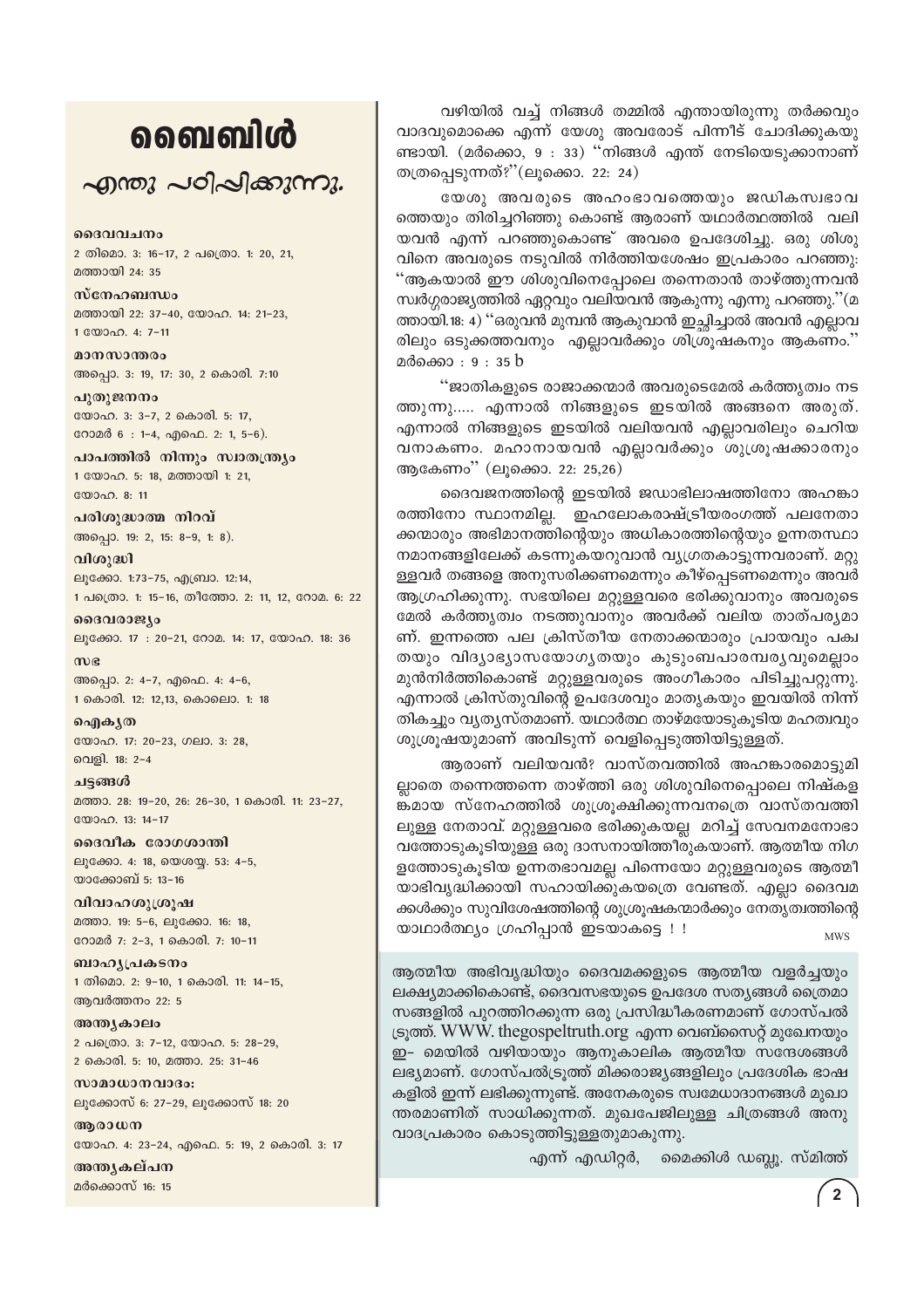### പത്രാധിപലേഖനം



വളരെ താഴ്മയോടുള്ള മനോഭാവത്തിൽ കർത്താവിനെ സേവിച്ചുപോന്നു.  $(\text{600})$  20 : 19 a)

യാഥാർത്ഥ്യബോധത്തോടുകൂടി വളരെ താഴ്മയോടും സേവനമനോഭാവ ത്തോടും ദൈവത്തെ സേവിച്ച വിശുദ്ധന്മാരെയും സഭയുടെ തുണുകളായി നില കൊണ്ടിട്ടുള്ള നേതാക്കന്മാരെയും ഇത്തരുണത്തിൽ സ്മരിക്കുവാൻ അവസരം ലഭിച്ചതോർത്ത് ഞാൻ ദൈവത്തെ സ്തുതിക്കുന്നു. സ്വയം കേന്ദ്രീകൃതവും ജഡി കാഭിലാഷത്താൽ അഹങ്കരിക്കുന്ന ഒരു വഷളായ തലമുറയുടെ നടുവിലാണ് നാം ഇന്ന് ജീവിക്കുന്നത്. ആത്മീയഗോളത്തിലും ഇന്ന് പ്രസ്തുത പ്രവണത യാൽ പല നേതാക്കളും അഹങ്കാരികളും സ്വാർത്ഥന്മാരുമാണ്. ആത്മീയർ എന്ന ഭിമാനിക്കുന്നവർപോലും ഉയർന്ന സ്ഥാനങ്ങൾക്കും അധികാര കസേരകൾക്കും മത്സരിക്കുന്ന കാഴ്ച എത്ര ദയനീയമാണ്.

വാസ്തവത്തിൽ, താഴ്മയോടുകൂടി ദൈവത്തെ സേവിക്കുന്ന ആത്മാർത്ഥത യുള്ള ശുശ്രുഷകരെ കാണുന്നതിനെക്കാൾ സന്തോഷം വേറെയില്ല. എന്നാൽ ദൈവസഭയിൽ കർത്താവ് പഠിപ്പിച്ച താഴ്മയെ മാതൃകയാക്കികൊണ്ട് ജീവിക്കുന്ന ദൈവമക്കൾ എത്ര അനുഗ്രഹമാണ് ! എന്നാൽ എവിടെ അസൂയയും കോപവും നിറഞ്ഞവരായും മറ്റുള്ളവരോടു സഹകരിക്കാൻ കഴിയാത്തവരുണ്ടോ അവരുടെ പ്രവർത്തികൾ ജഡികത്വം നിഴലിച്ചു നിൽക്കുന്നതു കാണുവാൻ കഴിയും. യഥാർത്ഥ ദൈവീകശുശ്രുഷക്ക് താഴ്മയും വിനയവും വളരെ അത്യന്താപേക്ഷിതമാണ്.

പാദശുശ്രൂഷയെക്കുറിച്ചും അതുമായി ബന്ധപ്പെട്ട ഉപദേശത്തെക്കുറിച്ചു മുള്ള പഠനമാണ് ഇത്തവണത്തെ നമ്മുടെ വിഷയം. ഒരു വ്യക്തിയുടെ കാൽ കഴു കുവാൻ തക്കവണ്ണം താഴ്മയും സേവന മനോഭാവവും ഒക്കെയുള്ള വിശ്വാസസ മുഹത്തിനിത് വളരെ സന്തോഷം നൽകുന്ന വസ്തുതയത്രെ. ഇത് ശരീരത്തിന്റെ അഴുക്ക് കളയുവാനുള്ള പ്രവർത്തിയല്ല, മറിച്ച് അനുഗ്രഹിക്കപ്പെട്ട നല്ലൊരു ആത്മീയ അനുഭവമാണ് നൽകുന്നത്.

നമ്മുടെ ജീവിതത്തിൽ പലവിധമായ തെറ്റിദ്ധാരണകളും പ്രശ്നങ്ങളും വൃത്യസ്ത കാഴ്ചപ്പാടുകളും മൂലം ഉണ്ടാകാറുണ്ട്. പരസ്പരം താഴ്മയും വിന യവും മുഖാന്തരം അവ ഓരോന്നും പരിഹരിക്കപ്പെടുന്നതാണ്. ''എനിക്ക് തെറ്റി പ്പോയി ", "എന്നോട് ക്ഷമിക്കണം" എന്നിത്യാദി പ്രതികരണങ്ങൾ താഴമയുടെ താണ്. ഒരു സഭയോ സമൂഹമോ ആകുമ്പോൾ പ്രശ്നങ്ങൾ സ്വാഭാവികമായും ഉണ്ടാകാം. എന്നാൽ താഴ്മയുടെ പ്രതീകമായി പാദശുശ്രൂഷ വേളയിൽ അവ ഓരോന്നും പരിഹരിക്കപ്പെടുവാനുള്ള നല്ല അവസരം ഉണ്ടാകുന്നു.

അധികാര കസേരകളിൽ ഇരിക്കുന്ന പലനേതാക്കന്മാരും മറ്റും അഹ ങ്കാരികളായി തെറ്റിധരിക്കപ്പെടുന്നവരോ അരോപണ വീധേയരുമായിത്തീരാറു ണ്ട്. ആകയാൽ മറ്റുള്ളവർ അത്തരത്തിൽ ചിന്തിക്കുവാനിടയുള്ള സാഹചര്യ ങ്ങളോ പ്രവർത്തനശൈലിയോ തുടരാതെ സൂക്ഷിക്കാം.

ചില വർഷങ്ങൾക്കുമുമ്പ് ശുശ്രുഷകന്മാരുടെ ഒരു കുടിവരവിൽ ഞാൻ ക്രിസ്തുവിന്റെ താഴ്മയെക്കുറിച്ചും ശുശ്രൂഷയെകുറിച്ചും ഒക്കെ പഠിപ്പിച്ചതോർക്കു ന്നു. പ്രസ്തുത പഠനം അവർക്ക് ഇഷ്ടപ്പെട്ടില്ല. കാരണം അവരുടെ ഇഷ്ടാനു ഷ്ടങ്ങൾക്കും, അവർ പിൻതുടർന്നുപോന്ന പ്രവർത്തനരീതികൾക്കും എതിരാ യിരുന്നു. യഥാർത്ഥത്തിൽ താഴ്മയോടുള്ള ജീവിതം നയിക്കുന്ന ശുശ്രൂഷകന്മാ രുടെ ജീവിതത്തിൽ ഇതുപാടില്ല. താഴ്മയോടുകൂടി ജീവിക്കുവാനാവശ്യമായ ദാസമ നോഭാവവും ഹൃദയവുമാണ് നമ്മുടെ ലക്ഷ്യവും വിളിയും.

പാദശുശ്രൂഷ അനുഷ്ഠിച്ച് മാതൃകകാട്ടിയ യേശു കർത്താവിന്റെ ആത്മാ വിനെ പ്രാപിച്ചുകൊണ്ട് നമ്മുടെ എല്ലാം വഴികളിലും അവന്റെ താഴ്മയുള്ള മനോ ഭാവം പിന്തുടരുവാൻ നമ്മെ ദൈവം സഹായിക്കട്ടെ !

മൈക്കിൾ ഡബ്ല്യൂ സ്മിത്ത്.

ഇന്റർനെറ്റിൽ കുടുതൽ വായിക്കാം

#### www.thegospeltruth.org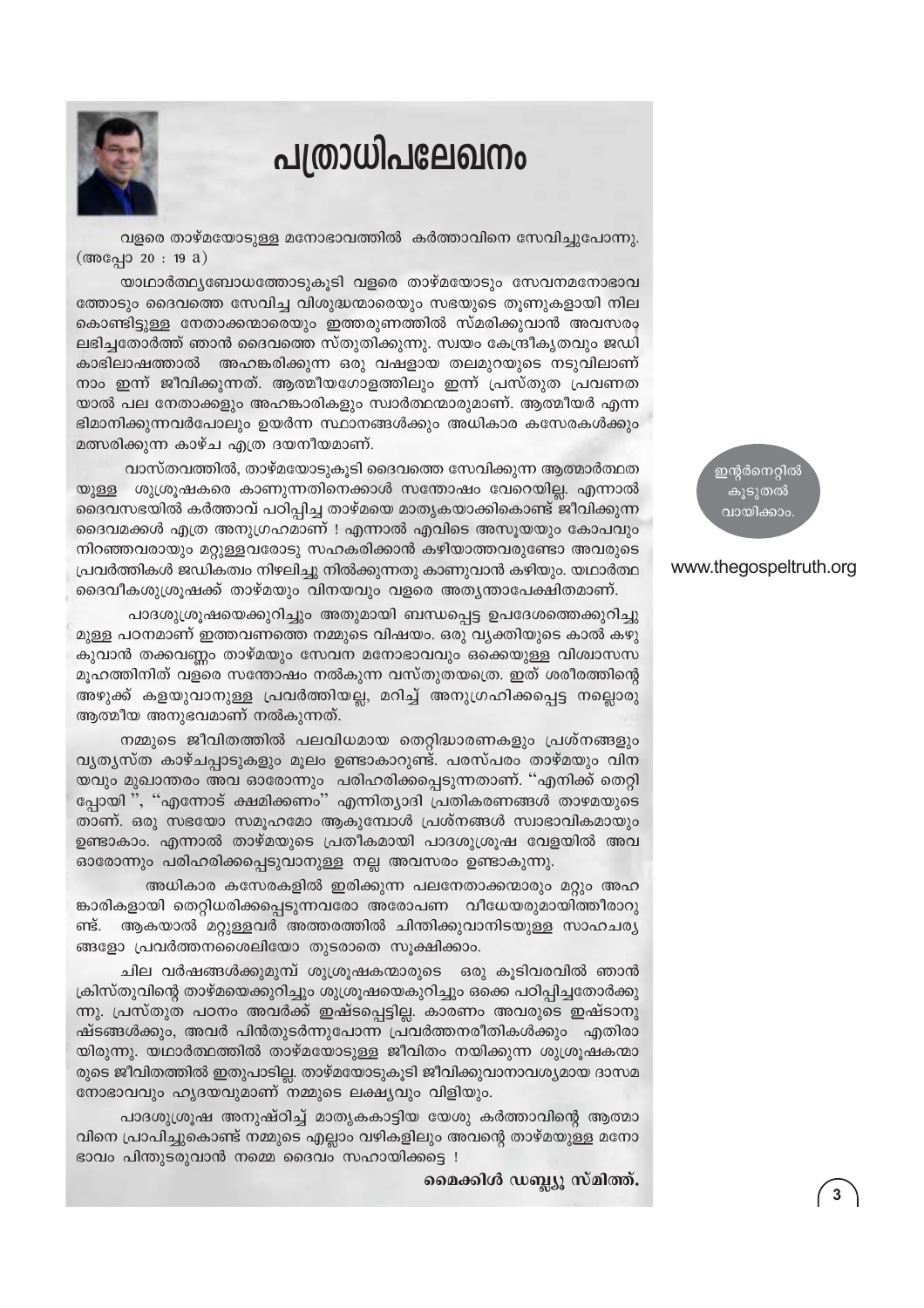## ബൈബിൾ പഠന സഹായി

#### വിഷയം : പാദശുശ്രൂഷയുടെ അനുഷ്ഠാനം

 $\overline{0}$ വായനഭാഗം : കർത്താവും ഗുരുവുമായ ഞാൻ നിങ്ങളുടെ കാൽകഴുകിയെ ങ്കിൽ നിങ്ങളും അന്യോന്യം കാൽകഴുകേണ്ടതാകുന്നു. (യോഹന്നാൻ 13:14) **രത്നചുരുക്കം:-** കാൽ കഴുകൽ അനുഷ്ഠാനം യേശുക്രിസ്തുവാണ് സ്ഥാപി ച്ചിട്ടുള്ളത്. ഇത് എല്ലാ വിശ്വാസികളും പിന്തുടരുവാനായിട്ടാണ് കല്പിച്ചിട്ടുള്ളത് വിശുദ്ധന്മാരായവരെ ദാസന്മാരായിട്ടാണ് താൻ വിളിച്ചിരിക്കുന്നത്. ക്രിസ്തുവിന്റെ ശരീരമായ സഭയിൽ അവശ്യം നിലനിൽക്കേണ്ട സമത്വത്തിന്റെയും താഴ്മയുടെയും അക്ഷരികമായ സ്മരണയാണ് പാദശുശ്രൂഷയെന്നത്. (യോഹന്നാൻ. 13 : 1– 17 വരെ വായിച്ചാലും)

 $\mathbf{I}$ ക്രിസ്തു സ്ഥാപിച്ചു

> യോഹന്നാൻ 13: 1- 5 യേശു ശിഷ്യന്മാരുടെ കാൽ കഴുകുന്നു.

 $\mathbf{I}$ ക്രിസ്തു കല്പിച്ചു. A-മത്തായി 28: 20 എല്ലാം

പ്രമാണിപ്പാൻ തക്കവണ്ണം  $B$ -യോഹന്നാൻ 13: 14 ചെയ്യേ ണ്ടതാകുന്നു.

- $1.$  ബാധ്യത :കടമ, നിർബദ്ധ മായും, ചുമതല.
- 2. ലൂക്കോസ്.  $18:1$ , അപ്പ, 5:29, 1 യോഹ 4:11
- III ക്രിസ്തു മാതൃകകാട്ടി യോഹന്നാൻ. 13: 15 -ക്രിസ്തുവിന്റെ മാതൃക
- $IV$  ആദിമ അപ്പൊസ്തോലിക സഭയിൽ നടത്തപ്പെട്ടു.  $A$ -യോഹന്നാൻ 13: 8 ക്രിസ്തുവു മായുള്ള കൂട്ടായ്മ

 $B$ - 1 തിമൊഥെ 5:9-10 വിധവമാർ

- V താഴ്മ എന്ന പാഠം
	- A. യോഹന്നാൻ 13: 16 ദാസൻ മഹാനല്ല
	- B. ഫിലിപ്പ്യർ 2: 3–7 ക്രിസ്തു വിന്റെ മനോഭാവം
	- C. മത്തായി 18: 1-4 ശിശുവിനെ പ്പോലെ ആയിത്തീരുക
	- $D. 1$  പത്രൊസ് 5: 3-5 താഴ്മ ധരിക്കുക
- $VI$  ദാസന്മാരായി വിളിക്കപ്പെട്ടു
	- A. ലൂക്കോസ്. 22: 24- 27 യജമാനനും ദാസനെപ്പോലെ
	- B. ഗലാതൃർ. 5: 13 അന്യോന്യം സേവിക്കുക
- VII സമത്വത്തിന്റെ പാഠം
	- A. മത്തായി 28: 8 -12 നാമെല്ലാവരും സഹോദരന്മാർ
	- B. ഗലാതൃർ 3: 28 ക്രിസ്തുവിൽ ഒന്ന്

#### VIII അനുസരിക്കുന്നവനുള്ള അനുഗ്രഹങ്ങൾ

- A. യോഹന്നാൻ 13: 17 നിങ്ങൾക്ക് സന്തോഷം
- $B.$  0000 $(0.1)$ :19 ദേശത്തിന്റെ നന്മ അനുഭവിക്കും

#### ഉപസംഹാരം

ക്രിസ്തുയേശുവിലുള്ള ഭാവം തന്നെ നിങ്ങളിലും ഉണ്ടായിരിക്കട്ടെ. അവൻ ദൈവരൂപത്തിൽ ഇരിക്കെ ദൈവത്തോ ടുള്ള സമത്വം മുറുകേ പിടിച്ചു കൊള്ളേണം എന്നു വിചാരിക്കാതെ ദാസരൂപമെടുത്തു മനുഷ്യ സാദൃശ്യ ത്തിലായി................. ഫിലിപ്പ്യർ - 2:5-7





### നാമെല്ലാവരും സഹോദരന്മാർ

 $(2000200)$  23 : 1 - 12)

മനുഷ്യരുടെ അംഗീ കാരവും ബഹുമാനവും പിടിച്ചുപറ്റുന്നവരായിരുന്നു പരീശന്മാർ . അവരുടെ പദ വികളിൽ അവർ ആനന്ദിച്ചു. ഗുരു. റബ്ബി, തുടങ്ങിയ പേ രുകൾ നിങ്ങൾ സ്വീകരിക്ക രുതെന്ന് യേശു തന്റെ ശിഷ്യന്മാരെ ഉപദേശിച്ചു. ദൈവം ഏകപിതാവും ക്രിസ്തു എന്ന ഏക യജ മാനനും മാത്രമേ നമു ക്കുള്ളു.

ശുശ്രൂഷകന്മാർ സഭ കളിൽ വിവിധതലങ്ങളി ലുള്ള ശുശ്രുഷകൾ നിർവ്വ ഹിക്കുന്നു എങ്കിലും സ്ഥാനമാനപേരുകൾ ക്രിസ്തുവിന്റെ സഭക്കില്ല. (പിതാവ്, യജമാനൻ, ബിഷ പ്പ്, റവറന്റ് മുതലായവ)

പുതിയ നിയമസഭ യുടെ ശുശ്രൂഷ  $6301$ പ്രത്യേക കൂട്ട ത്തിന്റെ പിൻതുടർച്ചയല്ല. നേരെ മറി ച്ച്, ദാസന്മാർ എന്ന സമത്വ ത്തോടുകൂടിയുള്ള ശുശ്രൂഷ കരത്രെ. ക്രിസ്തുവിന്റെ വാക്കുകളിൽ "നാമെല്ലാ വരും സഹോദരന്മാർ".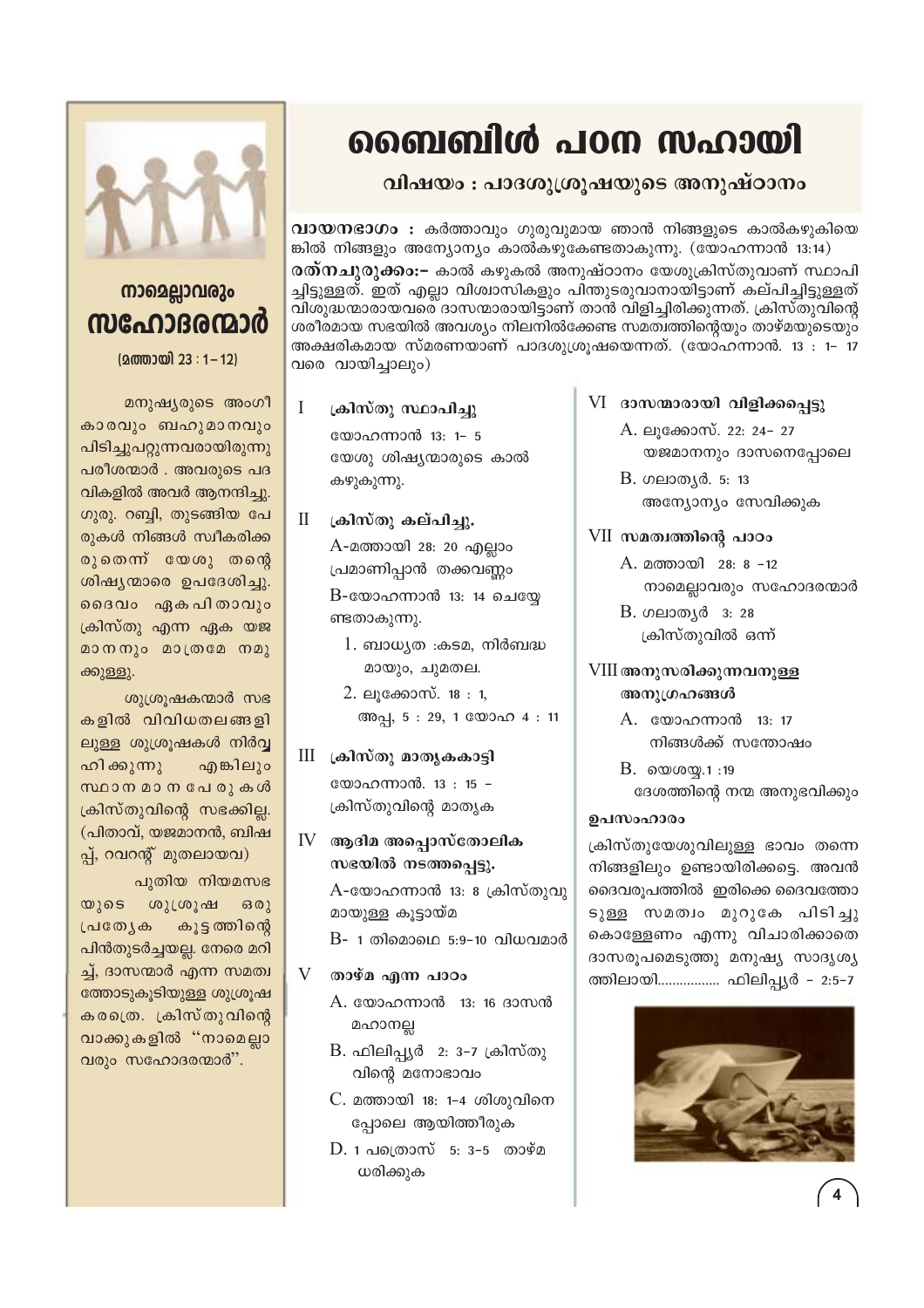### പാദശുശ്രൂഷയുടെ അനുഷ്ഠാനം

#### ബൈബിൾ പഠന ഉപപാഠം

നായി. ''കർത്താവേ എന്റെ കാൽ മാത്രമല്ല തലയും കൂടെ കഴുകണമേ'' എന്നു പറഞ്ഞു.

#### കാൽ കഴുകുന്നതിന്റെ പ്രതീകം

യേശു അവരുടെ കാൽകഴുകി തീർന്നിട്ട് എഴുന്നേറ്റ് വസ്ത്രം ധരിച്ച് താൻ ചെയ്തതിന്റെ അർത്ഥവും പ്രാധ്യാനവും അവരോട് വിവരിക്കുവാൻ തുടങ്ങി.

> നിങ്ങൾ എന്നെ ഗുരു എന്നും കർത്താവെന്നും വിളി ക്കു ന്നു. ഞാൻ അങ്ങനെ തന്നെ ആക കൊണ്ട് നിങ്ങൾ പറയു ന്നത് ശരി. കർത്താവും ഗുരുവുമായ ഞാൻ നിങ്ങ ളുടെ കാൽ കഴുകി എങ്കിൽ നിങ്ങളും അന്യോന്യം കാൽ കഴുകേണ്ടതാകുന്നു. ഞാൻ നിങ്ങൾക്ക് ചെയ്ത തു പോലെ നിങ്ങളും ചെയ്യേ ണ്ട തിന് ഞാൻ നിങ്ങൾക്ക് ദൃഷ്ടാന്തം തന്നിരിക്കുന്നു. ആമേൻ ആമേൻ ഞാൻ നിങ്ങ



ഞാൻ നിങ്ങൾക്ക് ചെയ്തതുപോലെ നിങ്ങളും ചെയ്യേണ്ടതിന് ഞാൻ നിങ്ങൾക്ക് ദൃഷ്ടാന്തം തന്നിരിക്കുന്നു.

(യോഹന്നാൻ 13: 1-17) യേശു അത്താഴത്തിൽ നിന്നും എഴുന്നേറ്റ് ചുറ്റം കൂടിയിരുന്ന ശിഷ്യന്മാരെനോക്കി .പെ സഹയെ അനുസ്മരിച്ചുള്ള അത്താഴം അവർ കഴിച്ച തേയുള്ളു. മാനവരാശിയുടെ രക്ഷക്കായി കാൽവറിയിൽ യാഗമായി സ്വയം സമർപ്പിക്കുവാൻ ഇനി അധികം സമ യമില്ല എന്ന് യേശു മനസ്സിലാക്കിയിരുന്നു. അവർ ഒരു

മിച്ചുള്ള അവസാനത്തെ ഈ അത്താഴത്തിൽ വിശു ദ്ധ ജീ വി തത്തെ സംബ ന്ധിച്ച സാരോപദേശം ശക്തിപ്പെടുത്തുവാനുള്ള പ്രധാന അനുഷ്ഠാനം യേശു സ്ഥാപിച്ചു.

ബൈബിളിലെ വിവരണം

#### യേശു ശിഷൃന്മാരുടെ പാദ ങ്ങൾ കഴുകുന്നു.

വളരെ സ്നേഹത്തോടെ യേശു, വസ്ത്രം ഊരിവച്ച് ഒരു തുവർത്തെടുത്ത് അര യിൽ ചുറ്റി ഒരു പാത്രത്തിൽ വെള്ളം പകർന്ന് ശിഷന്മാ രുടെ മുന്നിൽ മുട്ടുകുത്തി.

ഒരു ദാസൻ എന്നപോലെ ശിഷ്യന്മാരുടെ പാദങ്ങൾ കഴുകി തുവർത്തുകൊണ്ടു തുടച്ചു. ശിഷ്യന്മാരിൽ ഒരാ ളുടെ പാദങ്ങൾ കഴുകിയ ശേഷം യേശു, യൂദഇസ്ക ര്യാത്തോവിന്റെ അടുക്കലേയ്ക്ക് നീങ്ങി. താമസിയാ തെ യൂദ, യേശുവിനെ ഒറ്റിക്കൊടുക്കും എന്ന് മനസ്സാ ലാക്കി യേശു, അവനെ നോക്കി. വളരെ ,സ്നേഹ ത്തോടും താഴ്മയോടും കൂടെ യേശു, തന്റെ ഒറ്റുകാ രന്റെ മുന്നിൽ മുട്ടുകുത്തി അവന്റെ പാദങ്ങൾ കഴുകു വാൻ തുടങ്ങി.

#### അയോഗൃനാണ് എന്ന് പത്രോസ്.

യേശു, പത്രോസിനെ സമീപിച്ചപ്പോൾ ''കർത്താവേ നീ എന്റെ കാലുകൾ കഴുകുന്നുവോ ''എന്ന് അവൻ ചോദി ച്ചു. "ഞാൻ ഇപ്പോൾ ചെയ്യുന്നത് നീ അറിയുന്നില്ല! പിന്നെ അറിയും " യേശു, ദൈവപുത്രൻ ആയതിനാൽ തന്റെ കാലുകൾ കഴുകുവാൻ അയോഗ്യനാണ് എന്ന് മനസ്സിലാക്കി. ''നീ ഒരുനാളും എന്റെ കാൽകഴുകുകയില്ല'' എന്ന് പത്രോസ് പറഞ്ഞു. ''ഞാൻ നിന്നെ കഴുകാതിരു ന്നാൽ നിനക്ക് എന്നോടുകൂടെ പങ്കില്ല". എന്ന് യേശു മറുപടി പറഞ്ഞു. അപ്പോൾ പത്രോസ് വികാരാധീന

ളോടു പറയുന്നു, ദാസൻ യജമാനനെക്കാൾ വലിയവന ല്ല, ദൂതൻ തന്നെ അയച്ചവനെക്കാൾ വലിയവനുമല്ല ( യോഹന്നാൻ 13: 13-16)

#### ഒരു ആചാരം എന്നതിലും ഉപരി

പൊടിപടലങ്ങളുടെ ആധികൃത്താൽ യേശുവിന്റെ കാല ഘട്ടത്തിൽ കാൽ കഴുകുന്നത് സാധാരണമായിരുന്നു. അതിഥികളുടെ കാൽകഴുകുന്നത് ഭൂത്യോചിതമായ ഒരു കടമയായിരുന്നു. ശിഷ്യന്മാരുടെ കാലുകൾ യേശു കഴു കിയത് കാലിലെ പൊടി നീക്കുവാൻ ആയിരുന്നില്ല. പത്രോസ് കാൽ കഴുകുന്നതിനെക്കുറിച്ച് ബോധ്യം വരാത്ത നിലയിൽ സംസാരിച്ചതിനാൽ, ഇതിനുമുമ്പ് കർത്താവ് അങ്ങനെ ചെയ്തിട്ടില്ല എന്നതും വ്യക്തമാ ണ്. ആചാരപരമായ കാര്യത്തെക്കാൾ ഉപരിയായ മറ്റൊ ന്നാണ് യേശുചെയ്തത്. യേശു, പത്രോസിനോട് ഞാൻ ചെയ്യുന്നത് ഇപ്പോൾ നീ അറിയുന്നില്ല ; പിന്നെ അറിയും (യോഹ 13 : 7) എന്നു പഞ്ഞു. ആത്മീകമായും പ്രതീ കാത്മകമായും അർത്ഥം ഉൾക്കൊള്ളുന്ന കാൽ കഴുക ലിന്റെ അക്ഷരീകമായ പ്രവർത്തിസഭ അനുഷ്ഠിക്കുന്ന തിനുവേണ്ടി യേശു സ്ഥാപിക്കുകയായിരുന്നു.

 $\overline{5}$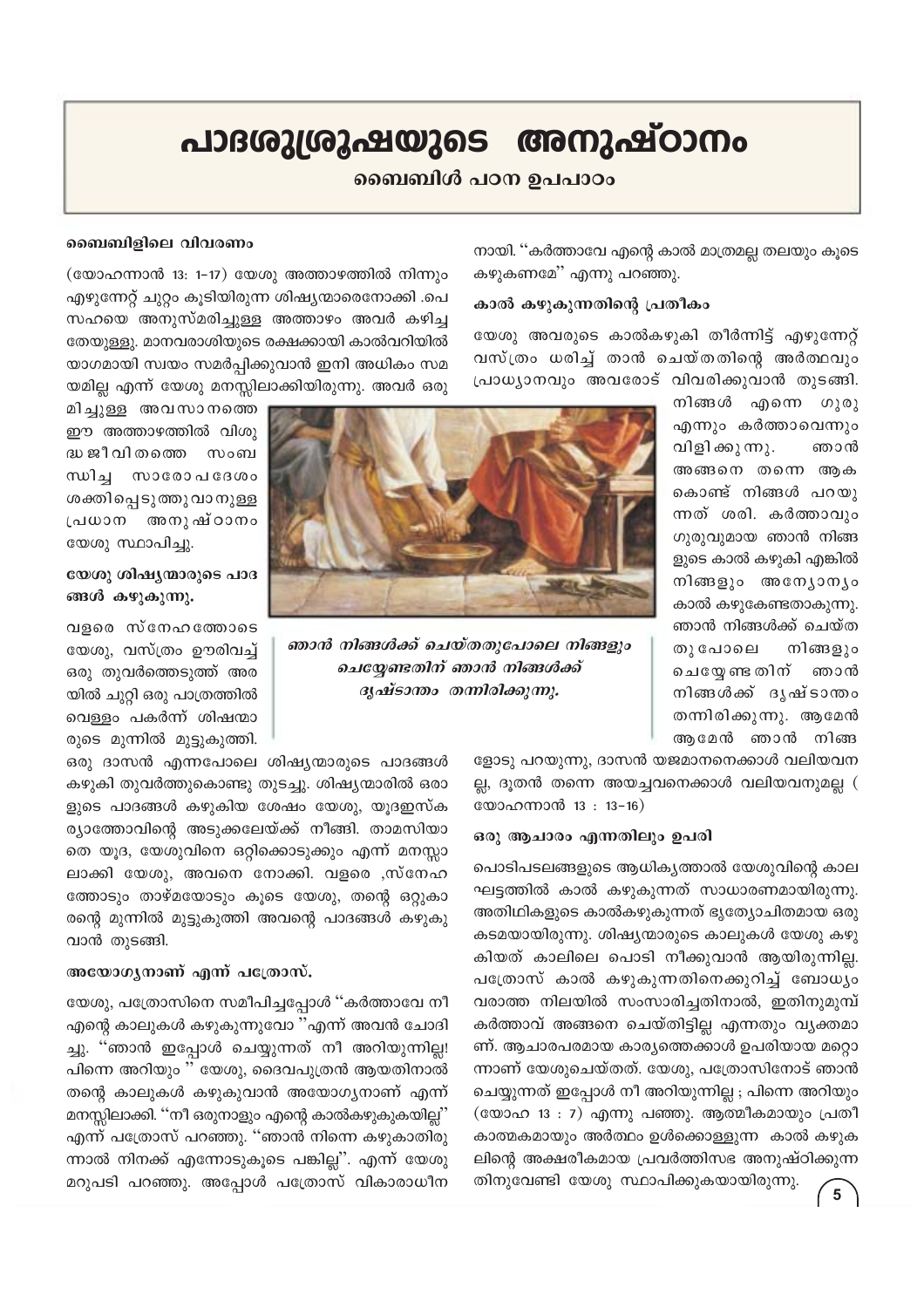#### യേശു കല്പിച്ചു

"ഞാൻ നിങ്ങളോട് കല്പിച്ചതൊക്കെയും പ്രമാണി ക്കുവാൻ തക്കവണ്ണം ഉപദേശിച്ചും കൊണ്ട് സകലജാ തികളെയും ശിഷ്യരാക്കികൊള്ളുവിൻ" ( മത്തായി 28: 20). കാൽ കഴുകലിന്റെ മാതൃക പിൻതുടരുവാൻ യേശു വ്യക്തമായ നിർദ്ദേശം നൽകി. അത് യേശു കല്പിച്ച താണ്, അല്ലാതെ ഇച്ചാനുസരണം ചെയ്യുവാനുള്ള പ്രവർത്തിയല്ല. ''നിങ്ങളും തമ്മിൽ തമ്മിൽ കഴുകേണ്ട താകുന്നു." എന്ന് യേശു പറഞ്ഞു. "Ought" ന് സമാന മായ ഗ്രീക്ക് പദം അർത്ഥമാക്കുന്നത് കടപ്പാടുള്ളത് ചെയ്യുവാൻ തീർച്ചയുള്ളത്, നിയമപ്രകാരം ബാധൃത യൂള്ളത് എന്നാണ്. (You ought to wash One another's feet. John  $13:14$ ) മടുത്തുപോകാതെ എപ്പോഴും പ്രാർത്ഥിക്കണം. (Ought always to pray-Lk 18:1) "മനു ഷ്യരെക്കാൾ അധികമായി ദൈവത്തെ അനുസരിക്കേ ണ്ടതാകുന്നു." We ought to obey God. A ct 5 :29). "നാമും അന്യോന്യം സ്നേഹിക്കേണ്ടതാകുന്നു"(We ought also to love -  $1Jn 4:11)$  ആയതിനാൽ വ്യക്തമായും ദൈവ ത്തിന്റെ ജനം അന്യോന്യം കാൽകഴുകുവാൻ കടപ്പാടു ള്ളവരാണ്. കൂടാതെ യേശു, വളരെ വൃക്തമായി പറഞ്ഞു ഞാൻ നിങ്ങൾക്ക് ചെയ്തതുപോലെ നിങ്ങളും ചെയ്യേണ്ടതിന് ഞാൻ നിങ്ങൾക്ക് ദൃഷ്ടാന്തം തന്നിരി ക്കുന്നു എന്ന്.

#### സഭ ആചരിച്ചു

തിരുവത്താഴം അനേകം സഭകൾ ആചരിക്കുകയും, കാൽ കഴുകൽ വിരളമായും ചെയ്യുന്ന സഭകളാണുള്ള ത്. മറ്റൊരാളുടെ കാൽ കഴുകുവാൻ വിസമ്മതം ഉള്ള തിനാൽ അതിനെ ഉപേക്ഷിക്കുവാൻ അവർ പലന്യായ ങ്ങൾ പറയുന്നു. പാദങ്ങൾ കഴുകുന്ന അനുഷ്ഠാനം ക്രിസ്തു പഠിപ്പിച്ചു എന്നുമാത്രമല്ല അപ്പോസ്തലിക സഭ അനുഷ്ഠിക്കുകയും ചെയ്തു. സാമ്പത്തികമായി സഹാ യിക്കുവാൻ വിധവയെ സഭതിരഞ്ഞെടുക്കുമ്പോൾ അവൾ വിശുദ്ധന്മാരുടെ പാദങ്ങൾ കഴുകുന്നത് യോഗ്യ തയായി പരിഗണിക്കണമായിരുന്നു. ( 1 തിമൊഥെ യൊസ്5: 10). ഈ അനുഷ്ഠാനം ജനം ഉപേക്ഷിക്കു മ്പോൾ അവർ വിനയപ്പെടുവാൻ വിസമ്മതിക്കുകയും അനുസരണക്കേടിനാൽ ക്രിസ്തുവിന്റെ നിർദേശത്തെ തള്ളിക്കളയുകയും ചെയ്യുന്നു.

#### താഴ്മയുടെ ഒരു മാതൃക

രാജാധിരാജാവും കർത്താധികർത്താവുമായ യേശു, യഥാർത്ഥ ദൈവമക്കൾക്കു വേണ്ടി സേവനവും താഴ്മയും എന്താണെന്ന് വ്യക്തമായി കാണിച്ചു. രക്ഷ കൻ, തന്നെ സ്നേഹിച്ച് അനുഗമിച്ച ശിഷ്യന്മാരുടെ മുന്നിൽ മാത്രമല്ല തന്നെ ഒറ്റികൊടുത്ത കപടഭക്തരായ ശിഷ്യന്റെ മുന്നിലും താഴ്മധരിച്ചു. ക്രിസ്തുവിന്റെ ഈ ആത്മാവ് സ്ഥാനമാനങ്ങൾക്കും അംഗീകാരത്തിനും ഓടുന്ന ഇന്നത്തെ മതനേതാക്കന്മാരിൽ നിന്നും വിഭി ന്നമാണ്. സഭയിലെ ദൈവത്തിന്റെ ജനം, ശുശ്രൂഷക നമാർ, അപ്പോസ്തലന്മാർ, നേതാക്കന്മാർ ആരും ക്രിസ്തുവിനെക്കാൾ വലിയവനല്ല. അതിനാൽ അവി ടുത്തെ മാതൃക പിൻപറ്റണം– അത് രാജാക്കന്മാരെപ്പോ



ലെയോ, നായകന്മാരെപ്പോലെയോ അല്ല, ദാസനെ പ്പോലെ ആയിരിക്കണം ( ലൂക്കോസ് 22 : 25-27).

#### പാദം കഴുകലിന്റെ "ആത്മാവ് "

ശാഠ്യത്താലോ ദുരഭിമാനത്താലോ ഒന്നും ചെയ്യാതെ താഴ്മയോടെ ഓരോരുത്തൻ മറ്റുള്ളവനെ തന്നെക്കാൾ ശ്രേഷ്ഠൻ എന്ന് എണ്ണിക്കൊള്ളുവിൻ........ യേശുവിലുള്ള ഭാവംതന്നെ നിങ്ങളിലും ഉണ്ടായിരിക്കട്ടെ. അവൻ ദൈവരൂപത്തിലിരിക്കെ ദാസരൂപമെടുത്തു. (ഫിലിപ്പി യർ 2 : 3-7). മറ്റൊരാളുടെ പാദങ്ങൾ കഴുകുന്നത് താഴ്മ യുടെ പ്രവർത്തിയാണ്. അത് മാതൃകയായി എടുത്ത് കാണിക്കുന്നത് വിശുദ്ധന്മാർക്ക് എല്ലാം സമയത്തും ഉണ്ടായിരിക്കുന്ന താഴ്മയുടെ ആത്മാവിനെയാണ്. എല്ലാ വരും തമ്മിൽ തമ്മിൽ കീഴടങ്ങി താഴ്മ ധരിച്ചുകൊള്ളു വിൻ  $(1 \text{ } u$ ്രോസ്  $5 : 5$ ). അക്ഷരീകമായ കഴുകലിന്റെ അനുഷ്ഠാനം എല്ലാം ദിവസവും നടക്കുന്നില്ലെങ്കിലും ക്രിസ്ത്യാനികളുടെ ജീവിതത്തിൽ കഴുകലിന്റെ ആത്മാവ് എന്നും ഉണ്ടായിരിക്കണം.

#### അനുസരണത്താൽ അനുഗ്രഹങ്ങൾ ഉണ്ട്

ക്രിസ്ത്യാനികളിൽ താഴ്മയുടെയും, നിസ്വാർത്ഥതയു ടെയും, സേവനത്തിന്റെയും, ഗുണത്തിന്റെയും യഥാർത്ഥമായ ആത്മാവിന്റെ സാന്നിദ്ധ്യവും ഓർമ്മപ്പെ ടുത്തുവാനാണ് യേശുക്രിസ്തു, പാദം കഴുകൽ അനു ഷ്ഠാനം സ്ഥാപിച്ചത്. യേശു കാണിച്ചു തന്ന മാതൃക ആത്മാവിൽ അനുസരണത്തോടെ പിൻപറ്റുന്നവർക്ക് അവിടുന്ന് അനുഗ്രഹവും വാഗ്ദാനം ചെയ്തു. '' ഇത് നിങ്ങൾ അറിയുന്നു എങ്കിൽ ചെയ്താൽ ഭാഗൃവാന്മാർ." (യോഹന്നാൻ 13:17). **MWS**  $6\phantom{a}$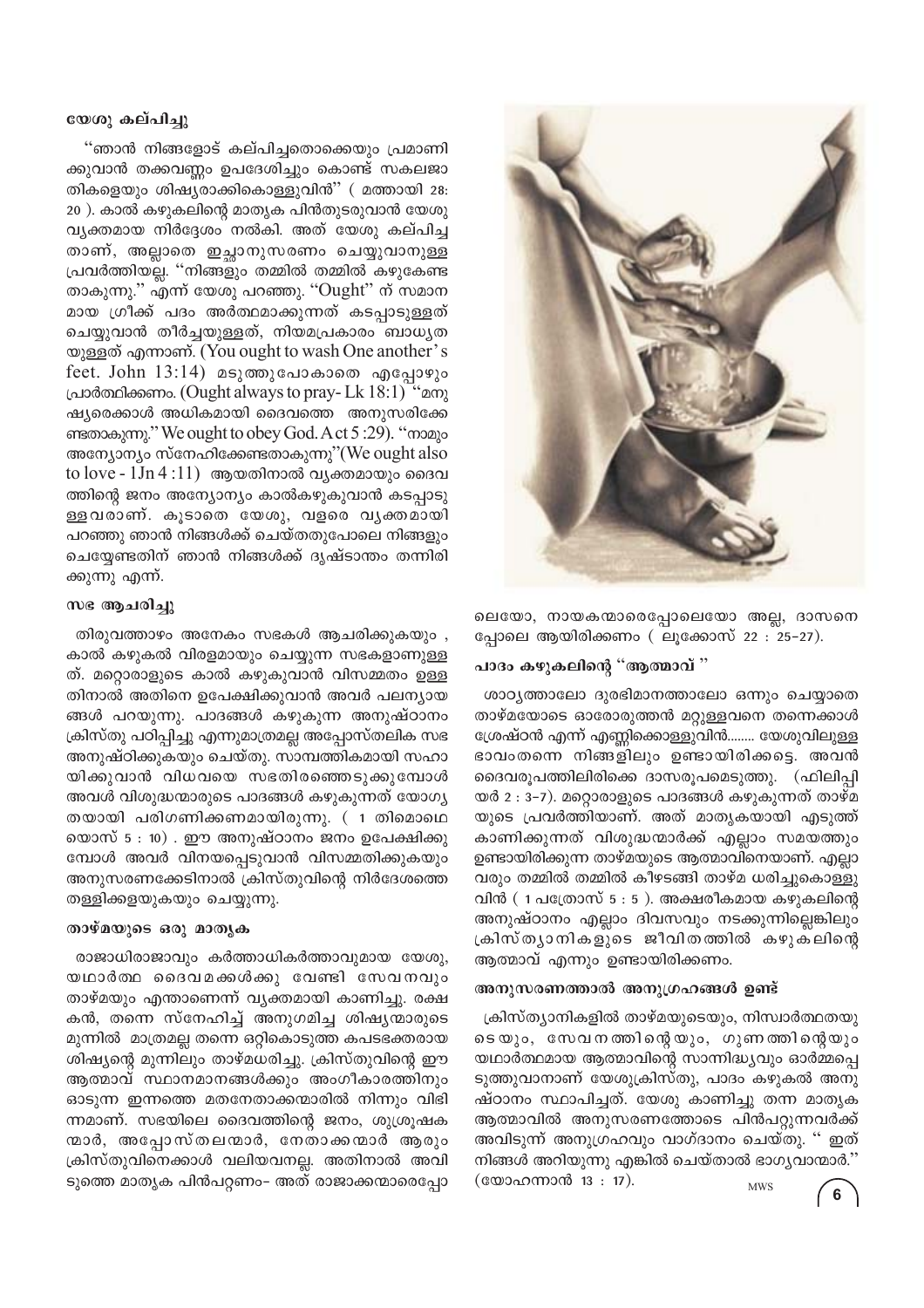യോടുള്ള ബന്ധത്തിൽ ഈ വച നത്തിന് പ്രസക്തിയുണ്ട്. പുരു ഷനും സ്ത്രീയുമായി വേർതി രിഞ്ഞ് പുരുഷന്മാർ പുരുഷന്മാരു ടെയും, സ്ത്രീകൾ സ്ത്രീകളുമായി ഈ അനുഷ്ഠാനം ചെയ്യുന്നതാണ് ശരിയും യുക്തവും.

പാദം കഴുകൽ ശുശ്രൂഷയിൽ ഓരോ വൃക്തിയും കൂടി വന്നിരി ക്കുന്നവരുടെ എല്ലാം പാദങ്ങൾ കഴുകണമോ?

ഒരു ഉദാഹരണം എടു ത്താൽ യേശു, ശിഷ്യന്മാർ എല്ലാ വരുടെയും പാദങ്ങൾ കഴുകി. അവൻ അവരോട് പറഞ്ഞത് നിങ്ങളുംഅന്യോന്യം കാൽ കഴു കേണ്ട താകുന്നു എന്നാണ്. (യോഹന്നാൻ 13 : 14 ). ഒരു വലിയ

സഹോദരന്മാരും സഹോദരി മാരും തമ്മിൽ തമ്മിൽ പാദങ്ങൾ കഴുകുന്നത് യോഗ്യമാണോ ?

തിരുവചനത്തിൽ ഒരു സ്ത്രി കണ്ണുനീർകൊണ്ട് യേശു വിന്റെ പാദങ്ങൾ കഴുകിയ ഒരു സംഭവം ലൂക്കോസ് 7 : 37-39 ൽ രേഖപ്പെടുത്തിയിട്ടുണ്ട്. പരീശന്മാർ അതിനെ വിമർശിച്ചെന്നാലും അത് യേശുവിന് ആരാധനയും ബഹുമാ നൽകിയ നവും പ്രത്യേക പ്രവർത്തിയായിരുന്നു. ഇത് പൊതു വെയുള്ള പാദം കഴുകലിന് മുന്നോ ടിയല്ല. സഹോദരി സഹോദ രന്മാർക്കിടയിൽ ആത്മീയ ആരാധ നയുടെയും പാദം കഴുകലിന്റെയും പശ്ചാത്തലത്തിൽ ലംഘിക്കരു താത്ത അതിർവരമ്പുകൾ ഉണ്ട്.



കൂട്ടത്തിൽ ഒരാൾ എല്ലാവരുടെയും പാദങ്ങൾ കഴുകുക എന്നത് പ്രയാ സമേറിയ കാര്യമാണ്. ശാരീരി കവും ആത്മീകവുമായ എളിമ യിൽ വിനയത്തോടെ ഒരുവനു മുന്നിൽ മുട്ടുകുത്തി പാദങ്ങൾ കഴു കുന്നതിനാണ് പ്രാധാന്യം.

ഒരാൾ മറ്റൊരാളിന്റെ പാദ ങ്ങൾ കഴുകുകയും അയാൾ വോറൊരുവന്റെ പാദങ്ങൾ കഴുകു കയും ചെയ്യുമ്പോൾ മുഴുവൻ ആളുകളും തമ്മിൽ തമ്മിൽ കഴു കുകയും കഴുകപ്പെടുകയും ചെയ്യുന്നു. **MWS**  $\overline{7}$ 

വീട്ടുകാരുടെ സാന്നിദ്ധ്യത്തിൽ അതിഥിയുടെ പാദം കഴുകുന്ന ചില സംസ്ക്കാരം ഉണ്ട്. ഇങ്ങനെ യുള്ള ആചാരത്തോട് സമാനമായ ഒന്നാണ് ക്രിസ്തുവിനും അനുഭവ മായത്. സാംസ്ക്കാരികമായ ഈ ആചാരം വിശുദ്ധന്മാരുടെ പാദ ങ്ങൾ കഴുകുന്നതിനോട് സമാനമല്ല . കൃത്യമായി ഈ പ്രശ്നത്തെ ഉദ്ദേ ശിച്ച് അല്ലെങ്കിലും 1 കൊരിന്ത്യർ 14 : 39 ൽ സകലവും ഉചിതവും ക്രമവുമായി നടക്കട്ടെ എന്ന് രേഖ പ്പെടുത്തിയിരിക്കുന്നു. വിശുദ്ധി, യോഗ്യമായ പെരുമാറ്റം എന്നിവ



#### പാദം കഴുകൽ എപ്പോൾ ഒക്കെ ആചരിക്കണം ?

യോഹന്നാൻ 13– ാം അധ്യാ യത്തിൽ ശിഷ്യന്മാർ യേശുവിന്റെ മാതൃകയും താൻ അവർക്ക് ചെയ്തത് പിൻതുടരുകയും വേണ മെന്ന് പഠിപ്പിച്ചു. എപ്പോൾ എല്ലാം പാദം കഴുകണം എന്നതിനേക്കു റിച്ച് യേശു പ്രത്യേകമായി ഒന്നും നിർദ്ദേശിച്ചിട്ടില്ല. ഒരു അനുഷ്ഠാനം അതിന്റെ സ്വഭാവത്താൽ പ്രതീകാ ത്മകവും ആത്മീകവുമാണ്. അത് ദിവസേനയോ, ആഴ്ചയിലോ അഥവാ മാസത്തിൽ ഒരിക്കൽ ആയാൽപ്പോലും അതിന്റെ പ്രധ്യാന്യം നഷ്ടപ്പെട്ട് ഒരു മത കർമ്മമായി മാറുവാൻ ഇടയാകും.

പല വിശുദ്ധന്മാരും വർഷ ത്തിൽ ഒരിക്കൽ പ്രത്യേകമായി ഈ അനുഷ്ഠാനം നടത്താറുണ്ട്. ചില ക്രിസ്തീയ വിഭാഗങ്ങൾ കാൽ കഴുകൽ യേശു പെസഹായ്ക്ക് ചെയ്ത സമയം നോക്കി ആചരിക്കാറുണ്ട്.

പെസ ഹായ് ക്ക്  $C \otimes C$ ശിഷ്യന്മാരുടെ കാൽ കഴുകുകയും തിരുവത്താഴം സ്ഥാപിക്കുകയും ചെയ്തു. ഇത് യേശുവിന്റെ മരണ പുനരുത്ഥാനത്തെ ഓർക്കുവാ നുള്ള സമയം ആണ്. അതിനാൽ പാദം കഴുകൽ തിരുവത്താഴത്തി നൊപ്പം സാധാരണ ചെയ്തു പോരുന്നു. അത് എപ്പോൾ അനു ഷ്ഠിക്കണം എന്നതിനെക്കാൾ പ്രധാനം അത് അനുഷ്ഠിക്കുക എന്നതാണ്.